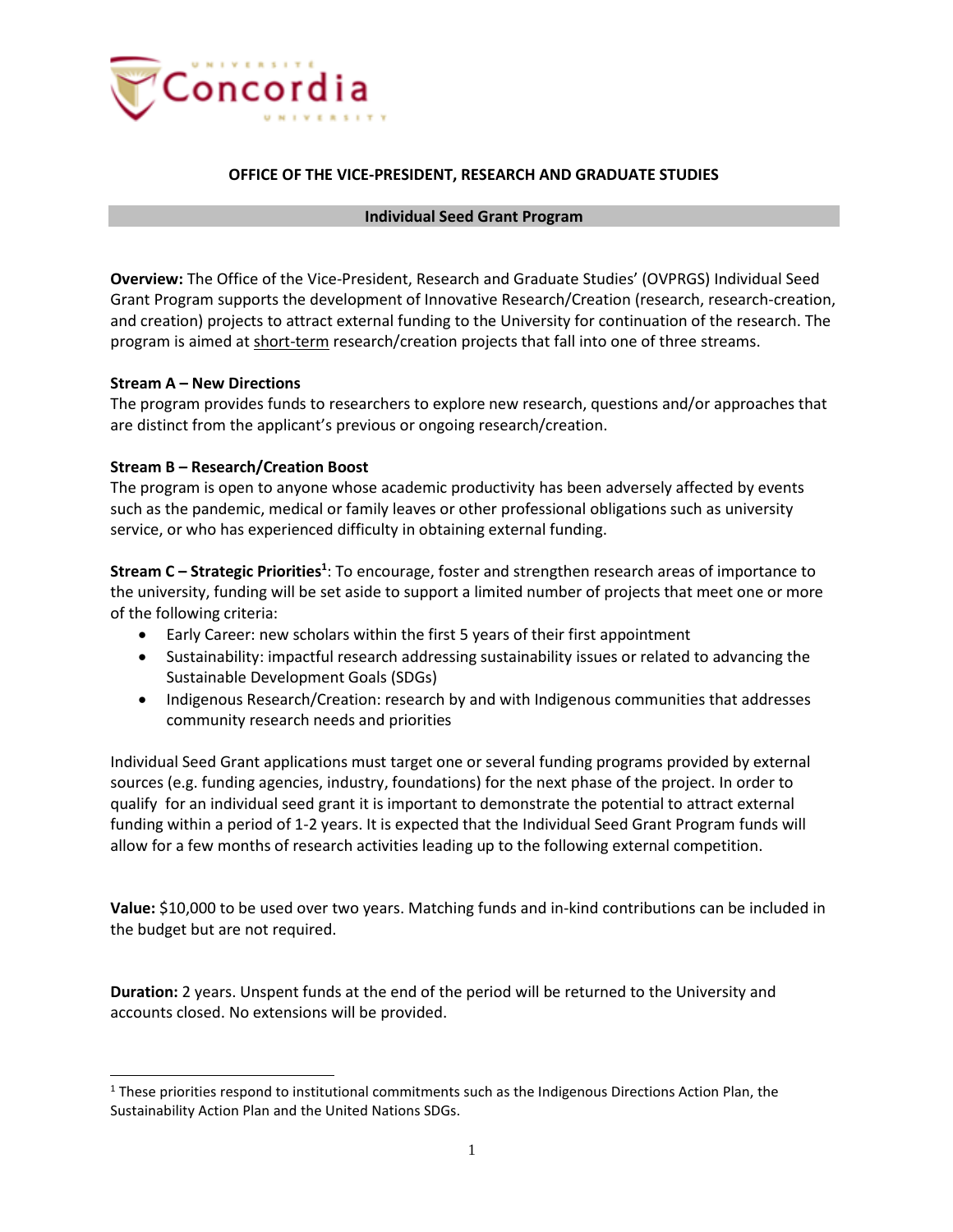**Award Conditions**: Successful applicants will be required to follow through with an external grant application to be eligible for future funding.

The following schedule is encouraged:

- 1. 6-month check-in meeting with the respective Advisor, Research Development to discuss progress
- 2. End of Year 1 a draft application to external grant agency submitted to the Advisor, Research Development for discussion/development.
- 3. An application submitted to a funding Agency by the end of the second year

**Eligibility:** The competition is open to all full-time tenured or tenure-track faculty members with the exception of those who currently hold one of the following funding awards:

- CURC/CRC or other Chair/Professorship awards
- External grant funding for the same project
- A faculty member cannot submit a new application to the same program while a previously awarded OVPRGS Individual Seed grant is still active.

**Eligible expenses include:**

- Salaries for students, Postdoctoral fellows and other personnel directly involved in the research
- Travel for partnership development, field work and data collection or dissemination of research results
- Supplies and small pieces of equipment, such as software or computers, if well-justified
- Open Access publication fees

Research projects supported by the OVPRGS must comply with the University policies governing research.

**Evaluation Criteria:** As the Faculty Research Committee (FRC) may not include a member from the applicant's discipline, adjudication will be based on the information that is presented; therefore, highly specialized technical language and/or disciplinary jargon should be avoided.

Applications are evaluated and adjudicated by the FRCs, based on the selection criteria below. The *weights* are only suggestions and may be modified by the FRC at its discretion, but must be justified in the recommendation to the OVPRGS. The applicant must indicate to which stream they are applying at the start of the application and speak to that particular stream in the relevant sections of the proposal

- **1.** Originality and innovation of the proposal: (*30%*)
	- Explores and tests new ideas, methods, or practices
	- Holds the potential for a breakthrough in knowledge or practice
	- Demonstrates innovative knowledge mobilization activities
	- Fosters interdisciplinary research, develops new research synergies or networking opportunities
	- Significance of the proposal in building or moving forward a research question or an active body of work
- **2.** Potential to attract external funding within two years of receiving funding (*25%*)
- **3.** Demonstration and integration of Equity, Diversity and Inclusion principles (*15%*)
- **4.** Training and involvement of students (*20%*)